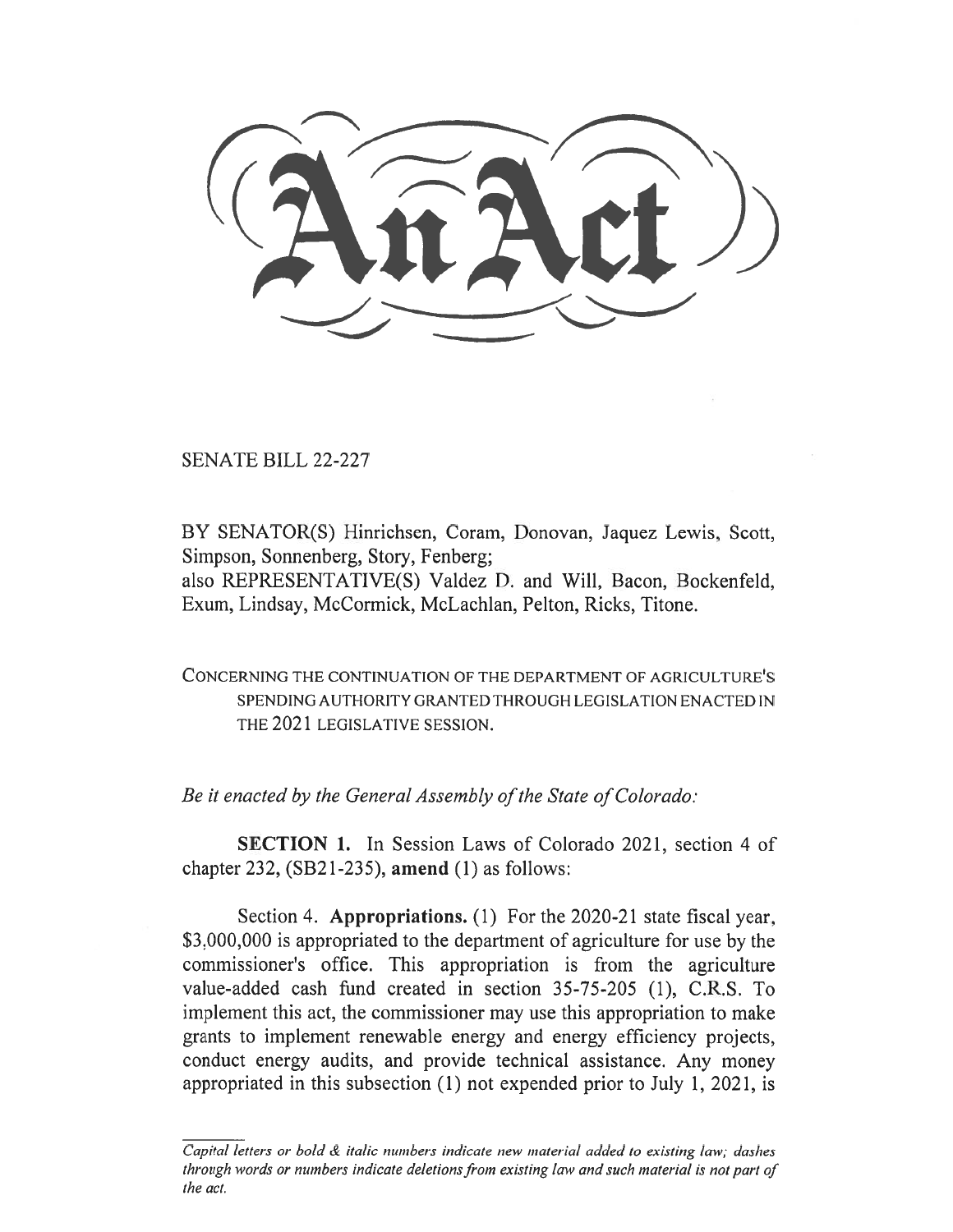further appropriated to the department for the 2021-22 AND 2022-23 state fiscal year YEARS for the same purpose.

SECTION 2. In Session Laws of Colorado 2021, amend section 2 of chapter 278, (SB21-203), as follows:

Section 2. Appropriation. For the 2020-21 state fiscal year, \$2,500,000 is appropriated to the department of agriculture for use by the agricultural markets division. This appropriation is from the general fund. To implement this act, the division may use this appropriation for program costs. Any money appropriated in this section not expended prior to July 1, 2021, is further appropriated to the department for the 2021-22, 2022-23, AND 2023-24 state fiscal year YEARS for the same purpose.

SECTION 3. In Session Laws of Colorado 2021, section 3 of chapter 373,  $(HB21-1262)$ , amend (5) as follows:

Section 3. Appropriation. (5) (a) Any money appropriated in SUBSECTIONS (1), (2), AND (3) OF this section but not expended prior to July 1, 2021, is further appropriated to the department of agriculture for the 2021-22 STATE fiscal year for the same purpose.

(b) ANY MONEY APPROPRIATED IN SUBSECTION (4) OF THIS SECTION THAT WAS NOT EXPENDED PRIOR TO JULY 1, 2021, IS FURTHER APPROPRIATED TO THE DEPARTMENT OF AGRICULTURE FOR THE 2021-22 AND 2022-23 STATE FISCAL YEARS FOR THE SAME PURPOSE.

SECTION 4. Safety clause. The general assembly hereby finds,